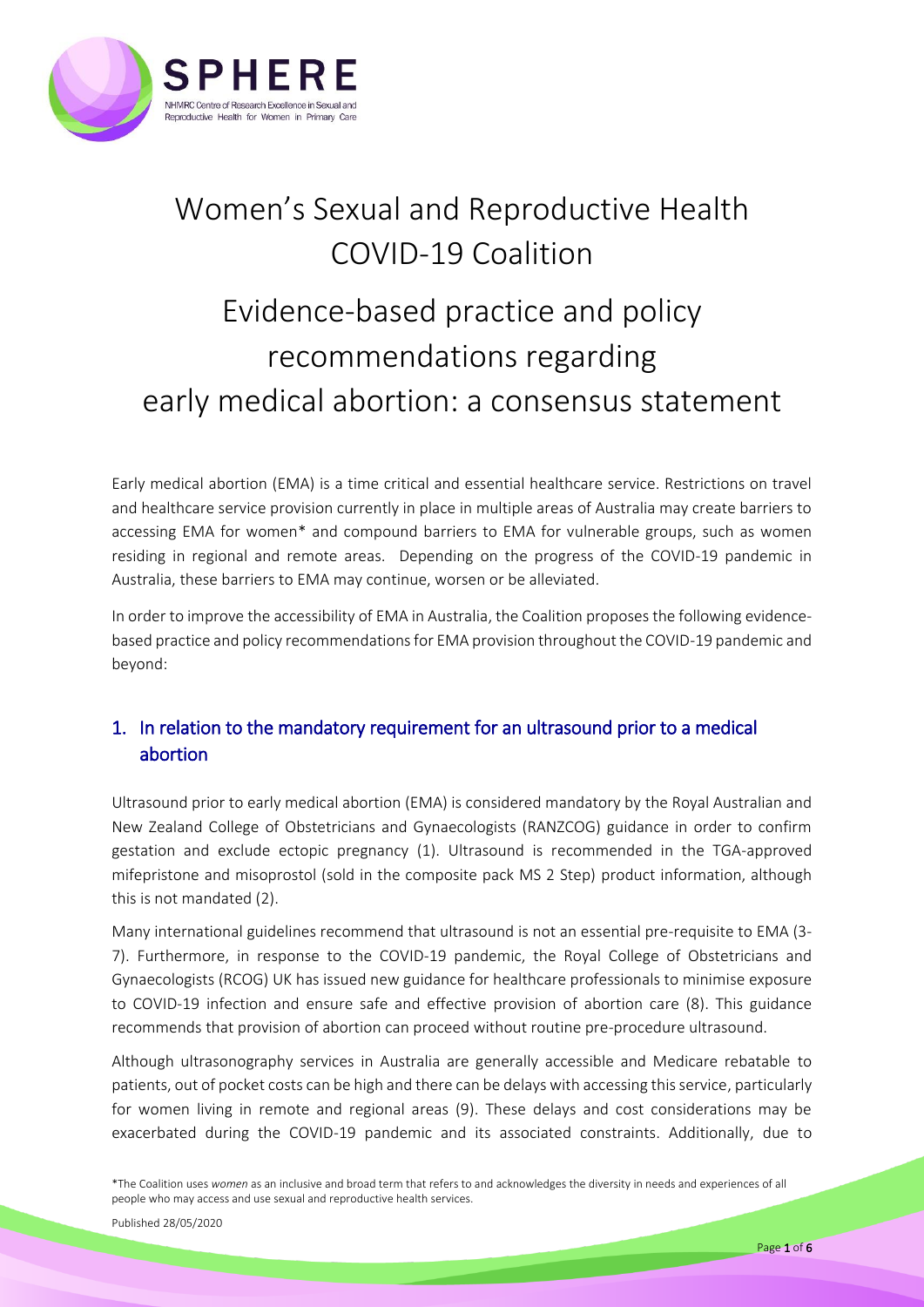

restricted international travel, there is an increased number of temporary visa holder residents in Australia, and for those who do not have reciprocal health care arrangements, the cost of accessing this service can be prohibitive. However, if remote location is the barrier to ultrasound access, consideration should be given as to whether the woman can access emergency services in a timely manner if the pregnancy is indeed extrauterine or there are complications of the EMA necessitating emergency care.

*The Coalition therefore recommends that:* 

- *1. Ultrasound prior to EMA remains the best approach during COVID-19 and beyond.*
- *2. In situations where obtaining an ultrasound is a significant barrier or poses a significant risk during the COVID-19 pandemic, EMA can proceed without the necessity of ultrasound assessment. However:* 
	- *a. the woman should be carefully screened for risk factors for ectopic pregnancy and*
	- *b. an assessment made of whether an accurate gestational age can be estimated from the woman's history*
	- *c. a discussion regarding the risks of foregoing a pre-procedure ultrasound should be included as part of the consent process and supported by written information and*
	- *d. a robust follow-up pathway should be followed (4,8).*

*If the gestation is unable to be accurately identified or there are red flags for ectopic pregnancy, then an ultrasound assessment must be arranged.* 

*3. RANZCOG reviews their current guidance in light of recent evidence and international guideline recommendations in relation to the mandatory requirement for an ultrasound prior to early medical abortion* 

## 2. In relation to the gestational limit of 63 days for the use of MS-2 Step (mifepristone, misoprostol)

Abortion is a time critical intervention. The COVID-19 pandemic and other barriers to access may mean that women are unable to access a medical abortion prior to the current gestational limit of less than or equal to 63 days for EMA provision, which is the TGA-approved indication and the gestation under which the Pharmaceutical Benefit Scheme subsidy can be obtained (10). However, many countries internationally have approved mifepristone and misoprostol use for EMA for up to 70 days' gestation,

\*The Coalition uses *women* as an inclusive and broad term that refers to and acknowledges the diversity in needs and experiences of all people who may access and use sexual and reproductive health services.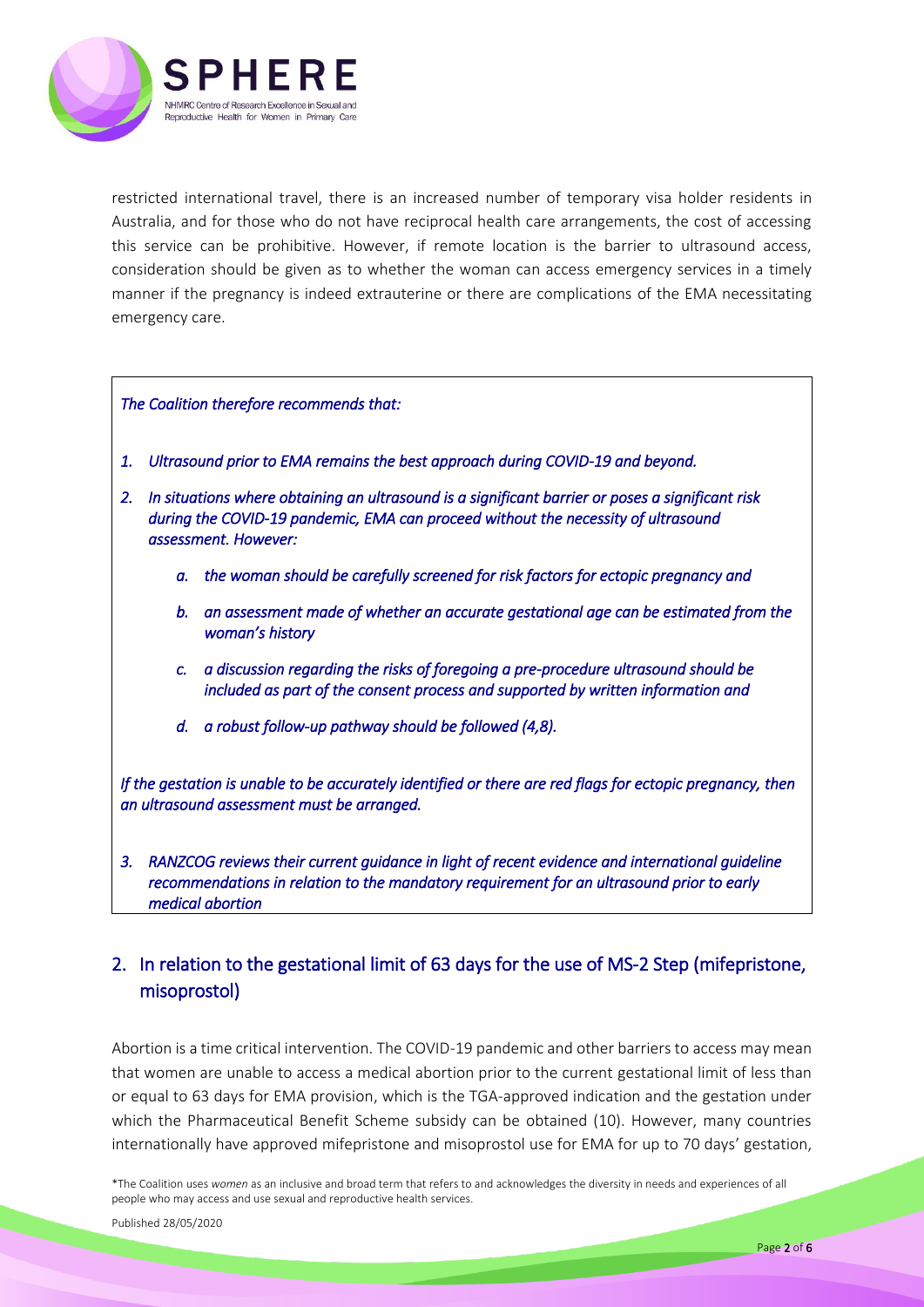

including the US and UK (4,5). The safety and efficacy of EMA up to 70 days' gestation is known (11-13). There is also evidence to support the use of EMA in women up to 77 days' gestation with limited risk of adverse effects (7, 12). Multiple guidelines support providing EMA up to 77 days' gestation during the COVID-19 pandemic, with or without additional doses of misoprostol (8, 14).

Mifepristone and misoprostol can be used 'off-label' (non-PBS) for EMA, beyond 63 days' gestation; however, such use does not attract a PBS subsidy, thus increasing the cost significantly and potentially creating an additional barrier to women accessing EMA.

### *The Coalition:*

- *1. Supports extended use of mifepristone and misoprostol for medical abortion in women up to 70 days' gestation and*
- *2. Is supportive of an application being made to the TGA to extend the approved indication for MS-2 Step for use in medical abortion up to 70 days' gestation, recognising that were TGA approval of the extended indication be successful, a subsequent application to the PBAC for subsidy of the extended indication would be required.*

## 3. In relation to Anti-D administration

Current guidelines recommend that Rhesus status be determined and Rhesus negative women should be offered Anti-D following an EMA in Australia (15). Prior to COVID-19, sourcing Anti-D for EMA was perceived to be difficult for some GPs (16, 17). Sourcing difficulties for clinicians may be exacerbated during the COVID-19 pandemic. Furthermore, travel restrictions may create additional difficulties in reaching health services for women requiring Rhesus antibody testing and Anti-D administration.

Following an EMA (<70 days' gestation), the risk of Rhesus sensitisation is minimal (18,19). Prior to COVID-19, countries such as the United Kingdom did not require Anti-D provision after EMA < 70 days' gestation (5). [RCOG abortion guidelines during COVID-19](https://www.rcog.org.uk/en/guidelines-research-services/guidelines/coronavirus-abortion/) do not recommend blood testing prior to EMA, unless there are clinical concerns (8). Likewise, [Canadian updated induced abortion guidance for](https://sogc.org/en/-COVID-19/en/content/COVID-19/COVID-19.aspx?hkey=4e808c0d-555f-4714-8a4a-348b547dc268)  [during pandemics](https://sogc.org/en/-COVID-19/en/content/COVID-19/COVID-19.aspx?hkey=4e808c0d-555f-4714-8a4a-348b547dc268) do not recommend Anti-D provision for EMA < 70 days' gestation as it requires additional patient visits (14).

In the COVID-19 situation, RANZCOG has advised that a clinician may appropriately decide not to administer Anti-D prior to 10 weeks for medical management of abortion, particularly when an additional visit may increase exposure of women and staff. For surgical management of abortion prior to 10 weeks, checking Rhesus status and administration of Anti-D is discretionary, based on the individual woman's risk benefit profile and her preferences (20).

\*The Coalition uses *women* as an inclusive and broad term that refers to and acknowledges the diversity in needs and experiences of all people who may access and use sexual and reproductive health services.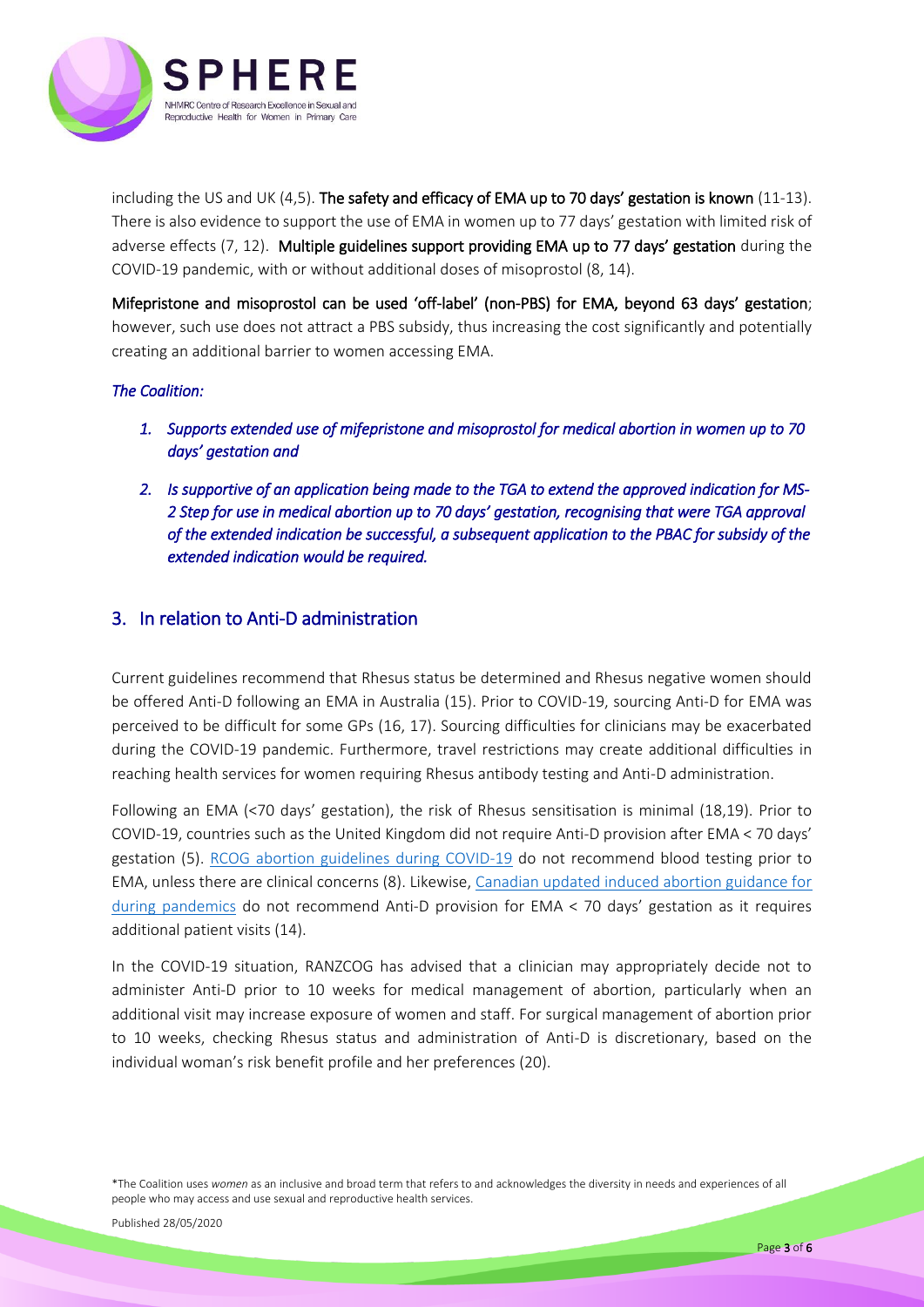

#### *The Coalition recommends:*

- *1. The removal of requirements for Rhesus determination and administration of Anti-D in known Rhesus negative women undergoing EMA prior to 70 days' gestation.*
- *2. RANZCOG and the National Blood Authority review their current guidance in light of recent evidence and international guideline recommendations in relation to the mandatory requirement of Anti-D regardless of COVID-19.*

## 4. In relation to MS-2 Step as an unrestricted prescription

To provide EMA in Australia, clinicians must be certified and/or registered to prescribe MS-2 Step (the composite pack of mifepristone and misoprostol) via [www.ms2step.com.au.](http://www.ms2step.com.au/) Additionally, MS-2 Step is an authority required PBS prescription, requiring clinicians to call up to receive an authority to issue the prescription. There appears to be no valid reason to require an "authority" for MS-2 Step.

### *The Coalition therefore:*

- *1. Recommends that the requirement that MS-2 Step be prescribed as an authority prescription be removed.*
- *2. Is supportive of an application being made to the PBAC to remove the requirement for an authority.*

\*The Coalition uses *women* as an inclusive and broad term that refers to and acknowledges the diversity in needs and experiences of all people who may access and use sexual and reproductive health services.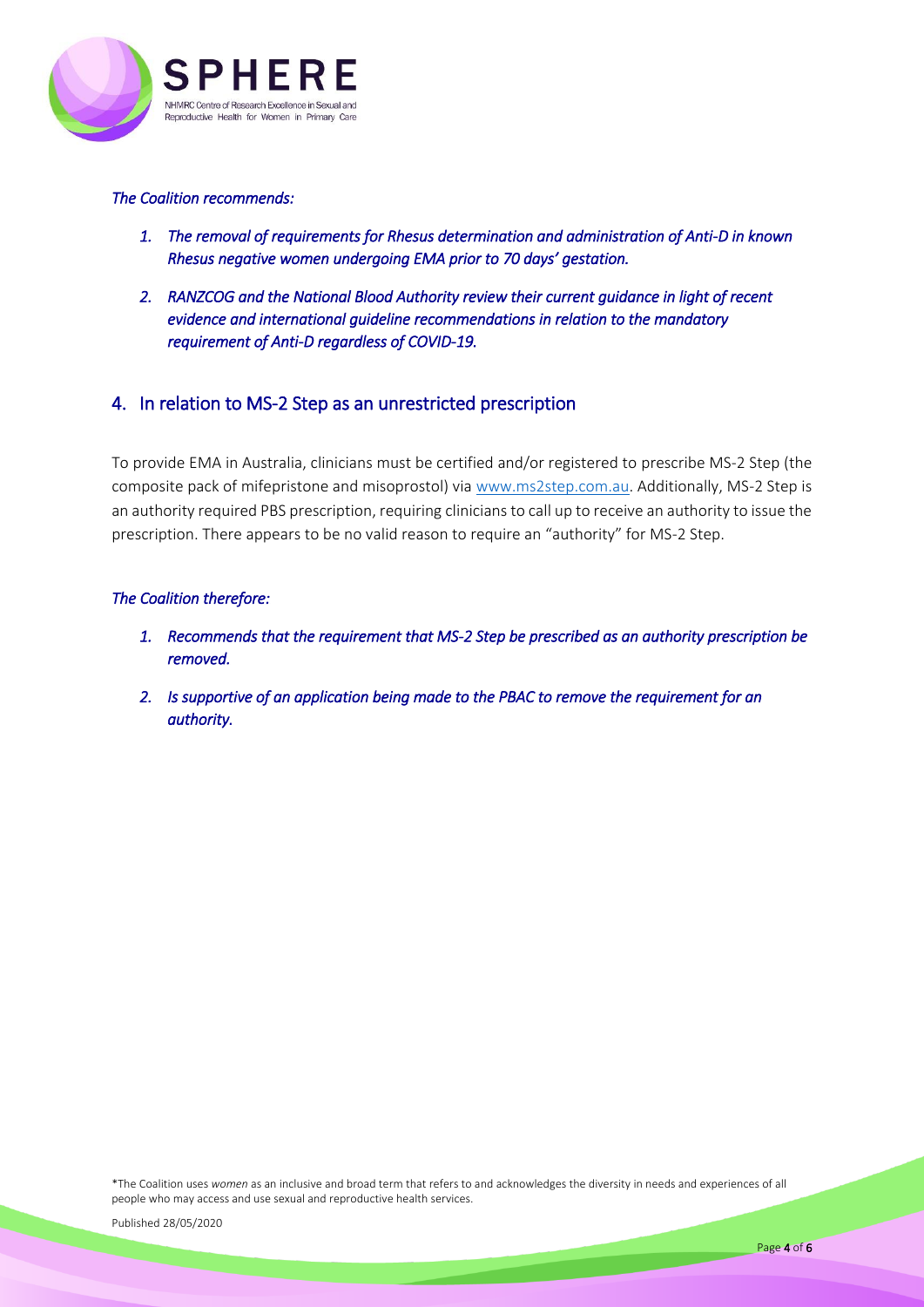

#### **REFERENCES**

1. The Royal Australian and New Zealand College of Obstetricians and Gynaecologists (RANZCOG). The use of mifepristone for medical abortion Australia: (C-Gyn 21) [Internet]. 2007 [updated 2019 March; cited 2020 May 17]. Available from:

[https://ranzcog.edu.au/RANZCOG\\_SITE/media/RANZCOG-](https://ranzcog.edu.au/RANZCOG_SITE/media/RANZCOG-MEDIA/Women%27s%20Health/Statement%20and%20guidelines/Clinical%20-%20Gynaecology/Use-of-mifepristone-for-medical-abortion(C-Gyn-21)Review-March-2019_2.pdf?ext=.pdf)

[MEDIA/Women%27s%20Health/Statement%20and%20guidelines/Clinical%20-%20Gynaecology/Use](https://ranzcog.edu.au/RANZCOG_SITE/media/RANZCOG-MEDIA/Women%27s%20Health/Statement%20and%20guidelines/Clinical%20-%20Gynaecology/Use-of-mifepristone-for-medical-abortion(C-Gyn-21)Review-March-2019_2.pdf?ext=.pdf)[of-mifepristone-for-medical-abortion\(C-Gyn-21\)Review-March-2019\\_2.pdf?ext=.pdf.](https://ranzcog.edu.au/RANZCOG_SITE/media/RANZCOG-MEDIA/Women%27s%20Health/Statement%20and%20guidelines/Clinical%20-%20Gynaecology/Use-of-mifepristone-for-medical-abortion(C-Gyn-21)Review-March-2019_2.pdf?ext=.pdf)

2. Department of Health. Mifepristone (&) Misoprostol [Internet]. Australia: Department of Health; Unknown [updated Unknown; cited 2020 May 17]. Available from: [http://www.pbs.gov.au/medicine/item/10211K.](http://www.pbs.gov.au/medicine/item/10211K)

3. Royal College of Obstetricians and Gynaecologists. The Care of Women Requesting Induced Abortion [Internet]. Evidence-based Guideline Number 7. London: RCOG; 2011 [updated 2011 November; cited 2020 May 17]. Available from: [https://www.rcog.org.uk/globalassets/documents/guidelines/abortion\\_guideline\\_summary.pdf.](https://www.rcog.org.uk/globalassets/documents/guidelines/abortion_guideline_summary.pdf)

4. National Abortion Federation. Clinical policy guidelines for abortion care [Internet]. Unknown place of publication: National Abortion Federation; 2020 [cited 2020 May 17]. 64 p. Unknown report number. Available from: [https://prochoice.org/education-and-advocacy/cpg/.](https://prochoice.org/education-and-advocacy/cpg/)

5. National Institute for Health and Care Excellence (NICE). NICE guidance Abortion Care (NG140) [Internet]. 2019 [cited 2020 May 17]. Available from: [https://www.nice.org.uk/guidance/ng140#.](https://www.nice.org.uk/guidance/ng140)

6. World Health Organization. Safe Abortion: Technical and Policy Guidance for Health Systems 2nd ed [Internet]. Geneva: WHO; 2012 [cited 2020 May 17]. Available from: [www.who.int/reproductivehealth/publications/unsafe\\_abortion/9789241548434/en/.](http://www.who.int/reproductivehealth/publications/unsafe_abortion/9789241548434/en/)

7. World Health Organization. Clinical Practice Handbook for Safe Abortion [Internet]. Geneva: WHO; 2014 [cited 2020 May 17]. Available from: [http://www.who.int/reproductivehealth/publications/unsafe\\_abortion/clinical-practicesafe](http://www.who.int/reproductivehealth/publications/unsafe_abortion/clinical-practicesafe-abortion/en/)[abortion/en/.](http://www.who.int/reproductivehealth/publications/unsafe_abortion/clinical-practicesafe-abortion/en/)

8. The Royal College of Obstetricians and Gynaecologists (RCOG). Cornavirus (COVID-19) infection and abortion care. Information for healthcare professionals. UK: Royal College of Obstetricians and Gynaecologists; 2020 1 April 2020.

9. Doran FM, Hornibrook J. Barriers around access to abortion experienced by rural women in New South Wales, Australia. Rural Remote Health. 2016;16(1):12.

10. Pharmaceutical Benefits Advisory Committee (PBAC) Drug utilisation sub-committee (DUSC). Mifepristone and misoprostol: predicted versus actual analysis [online word document]. Internet: Pharmaceutical Benefits Advisory Committee; 2016 [updated 2016 September cited 2020 May 17].

\*The Coalition uses *women* as an inclusive and broad term that refers to and acknowledges the diversity in needs and experiences of all people who may access and use sexual and reproductive health services.